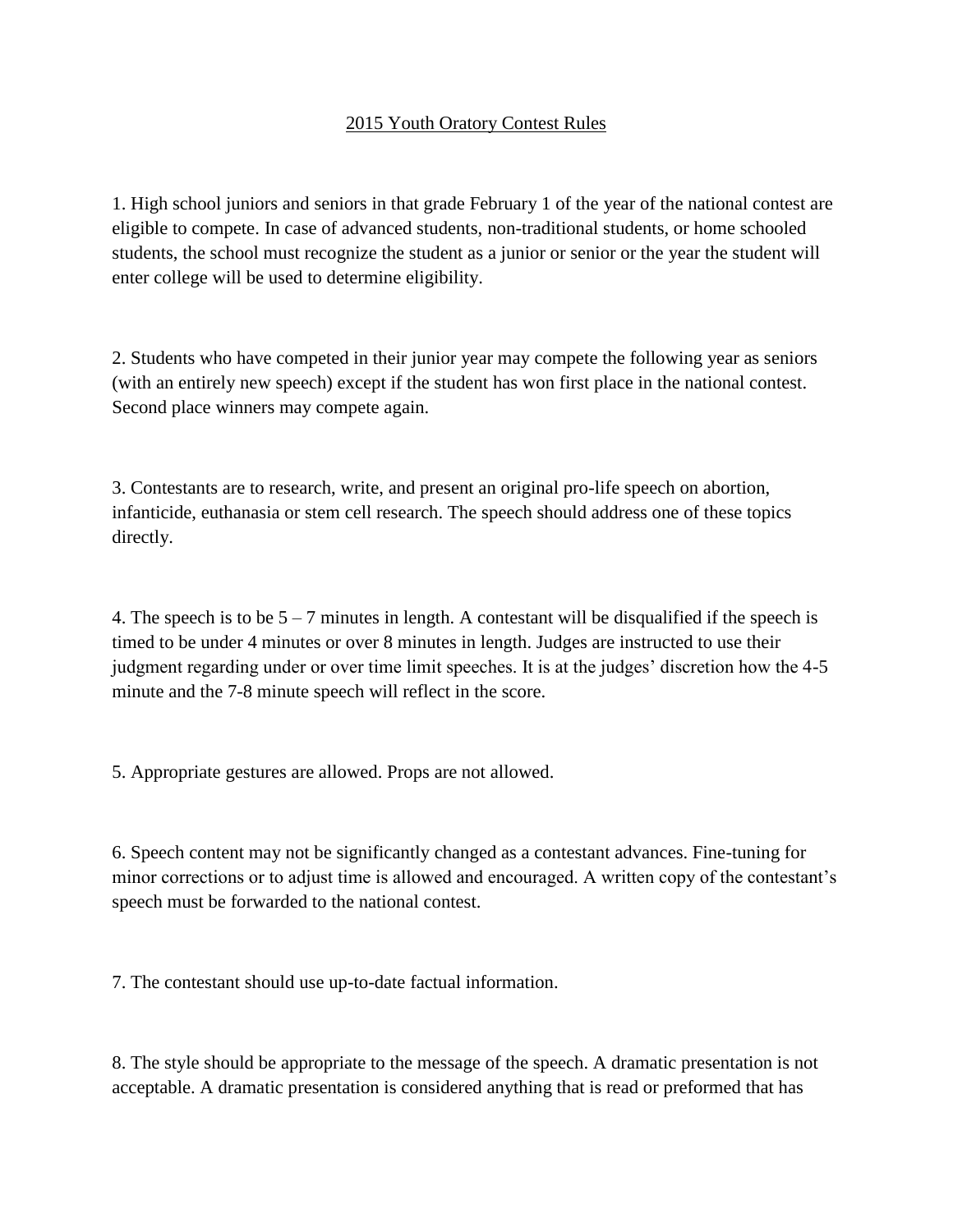been previously written by another author; a short story, a poem, etc. Although quotes to support a position or statement are appropriate, they may not dominate the speech, and should be appropriately citied. Dramatic presentations are also defined, for the purposes of this contest, to include acting as a thing or another person, such as acting out the life of an unborn baby. This rule is not to be interpreted to rule out the use of emotion.

9. The judges' background and qualifications differ, although all are pro-life, the speech should appeal to a broad audience.

10. No copyrighted speeches shall be used in the contest.

11. The contest may be videotaped or recorded, if so, tape will remain the property of National Right to Life.

12. Contestants may use notes.

13. The use of a podium is optional but it is possible that a podium will not be available. If there are not enough podiums for all of the contest rooms, podiums will not be available to any of the contestants.

14. The use of microphones will not be allowed. The Contest Director may make an exception if the contest room creates a necessity for the use of microphones.

15. The Contest will consist of several rounds. There will be at least one preliminary round depending on the number of contestants. For the preliminary round contestants will be assigned to rooms with 4-7 contestants to compete. The 2 contestants from each room with the highest scores will proceed to the next level until there are 4 contestants in the final round.

16. Each room will have 3 judges and a timekeeper.